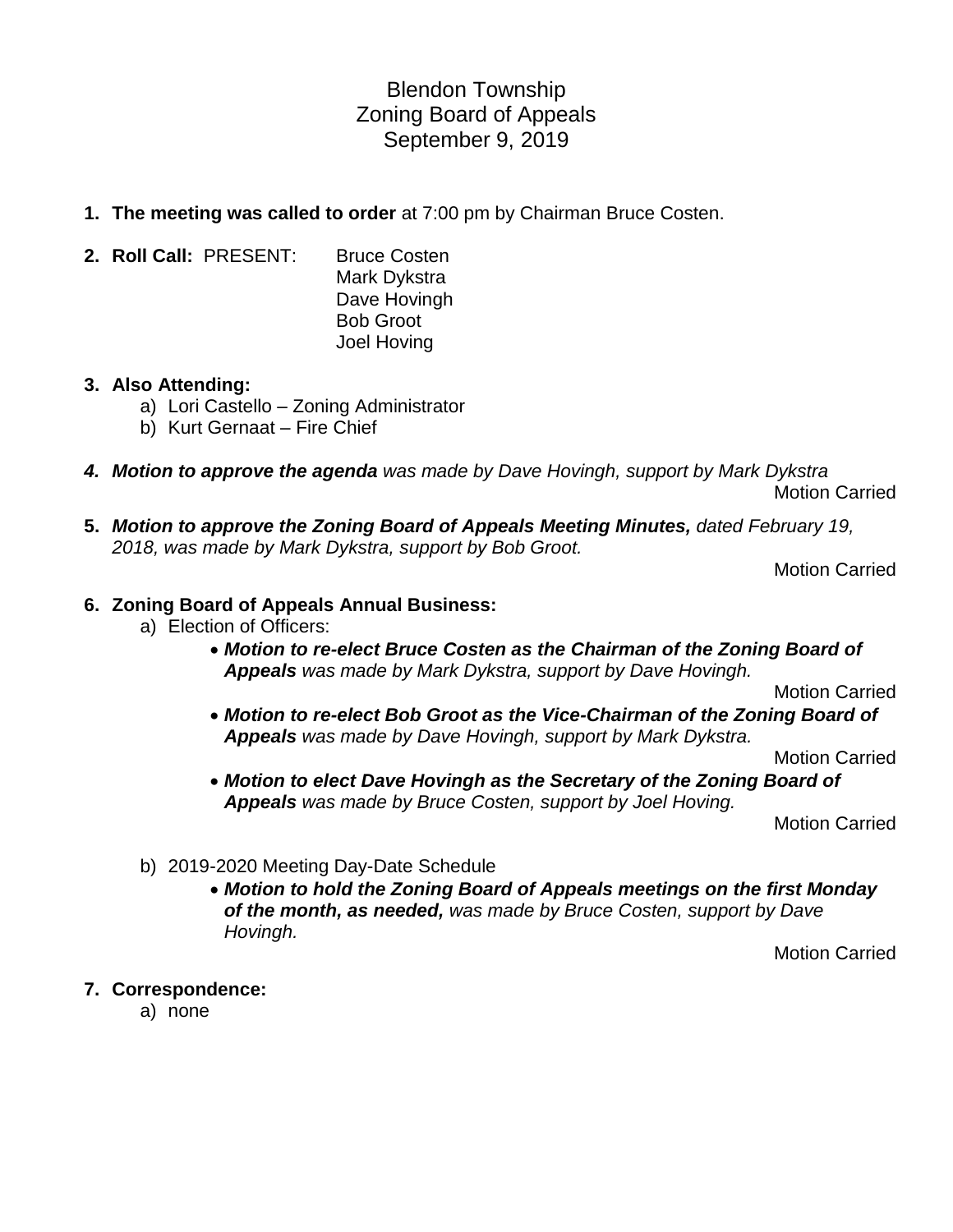## **8. New Business:**

- a) **Michael Kaechele Variance Request:**
	- Public Hearing for the request of Michael Kaechele, of 6175 New Holland St, for a variance from section 15.03.02(c3) of the Blendon Township Zoning Ordinance, to allow for the construction of an accessory building within the 50' required side yard setback.
	- Zoning Administrator, Lori Castello, read the published public hearing notice.
	- *Motion to open the public hearing at 7:07 pm was made by Joel Hoving, support by Mark Dykstra.*

Motion Carried

- Applicant was in attendance.
	- $\circ$  Chairman Costen asked the applicant to explain the reason for his request for the variance.
- Public Comment:
	- o Cal Topp, Zeeland Township Resident, his mother owns the field to the west of the applicant's parcel, supported the applicant and the requested location of his accessory building.
- *Motion to close the public hearing at 7:23 pm was made by Mark Dykstra, support by Dave Hovingh.*

Motion Carried

- Discussion was had by the members of the ZBA.
- Board's motions on each of the standards:
	- $\circ$  The enforcement of the literal requirements of this Ordinance **[would/would not]** involve practical difficulties for the following reasons:
		- ➢ *Motion made by Mark Dykstra, support by Bob Groot that the enforcement of the literal requirements of this Ordinance WOULD NOT involve practical difficulties because the location is mainly a personal preference of the applicant. The water drainage and fill difficulties can be cured through excavation and the tree line buffer can still remain.*

Motion Carried 4-1

- o The special conditions or circumstances **[exist/do not exist]** which are peculiar to the land, structures or buildings involved and which **[are/are not]** applicable to other lands, structures or buildings in the same zoning district for the following reasons:
	- ➢ *Motion made by Joel Hoving, support by Dave Hovingh, that special conditions or circumstances do not exist which are peculiar to the land, structures or buildings involved and which are applicable to other lands, structures or buildings in the same zoning district since there have been many other properties that needed to make similar modifications and excavations without receiving a variance.*

Motion Carried 5-0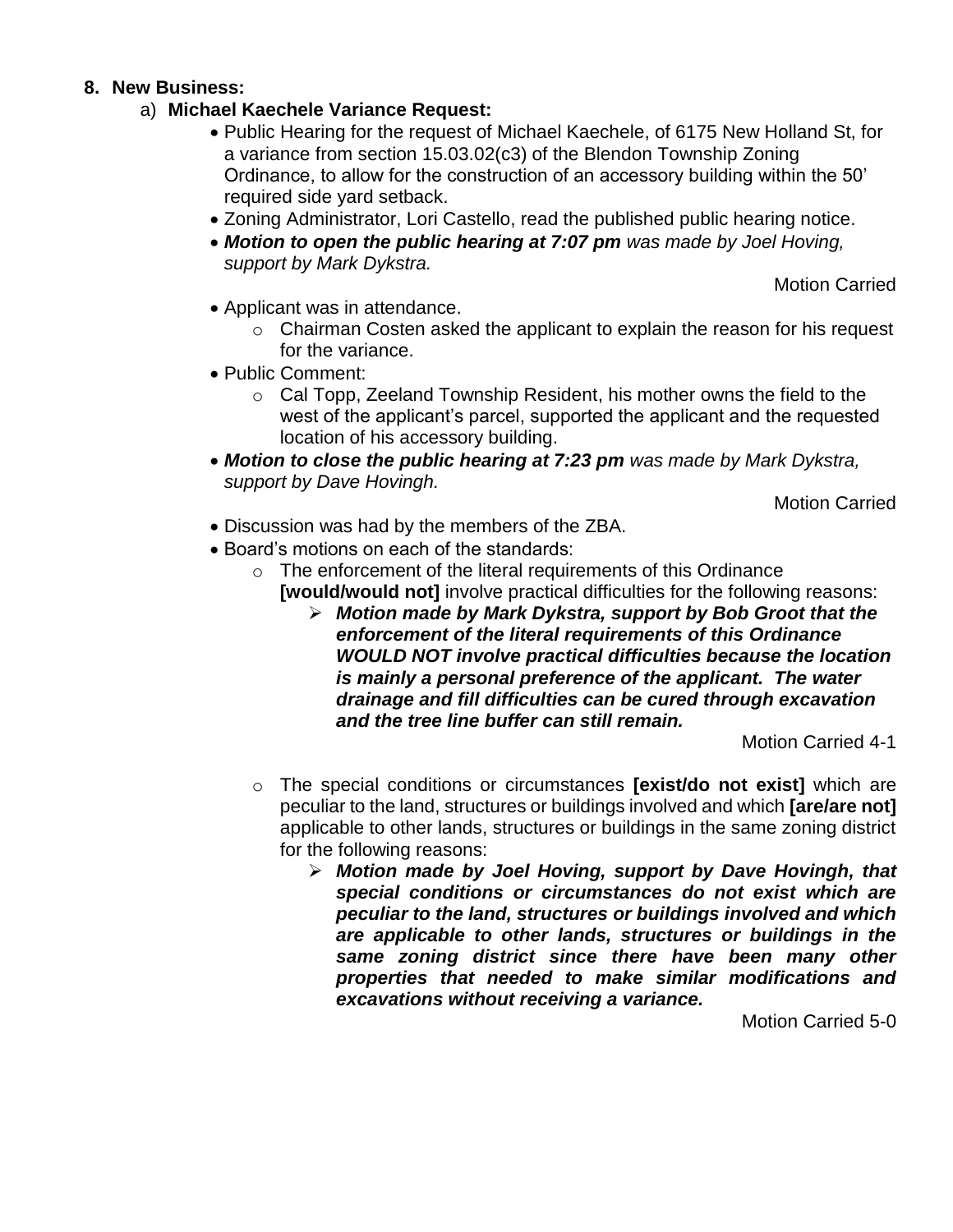- o Such a variance **[is/is not]** necessary for the preservation and enjoyment of a substantial property right possessed by other properties in the same zoning district and in the vicinity for the following reasons:
	- ➢ *Motion made by Dave Hovingh, support by Mark Dykstra, that such a variance IS NOT necessary for the preservation and enjoyment of a substantial property right possessed by other properties in the same zoning district and in the vicinity because the applicant does have other options available with fill and excavation.*

Motion Carried 5-0

- o The authorizing of such variance **[will/will not]** be of substantial detriment to the other lands and uses and **[will/will not]** be contrary to the spirit and purpose of this Ordinance for the following reasons:
	- ➢ *Motion made by Dave Hovingh, support by Joel Hoving, that authorizing of such a variance WILL BE of substantial detriment to the other lands and uses and WILL BE contrary to the spirit and purpose of this Ordinance because the applicant does have other options available for the placement of the barn.*

Motion Carried 5-0

- **Motion made by Bruce Costen, support by Dave Hovingh, that the Zoning Board of Appeals hereby finds that the standards of Section 16.06 of the Zoning Ordinance ARE NOT satisfied for the reasons set forth in the record stated above and hereby DENIES the requested variance to allow for the placement of the accessory building depicted on the site plan submitted with the variance application date June 20, 2019.**
	- o Roll Call Vote:
		- ➢ Aye: Costen, Dykstra, Groot, Hovingh, Hoving
			- ➢ Nay: None

Motion Carried 5-0

- b) **Chris Litts Variance Request:**
	- Public Hearing for the request of Chris Litts, of 6035 Port Sheldon St Lot B, for a variance from section 15.03.02(c3) of the Blendon Township Zoning Ordinance, to allow for the construction of an accessory building within the 50' required side yard setback.
	- Zoning Administrator, Lori Castello, read the published public hearing notice.
	- *Motion to open the public hearing at 8:30 pm was made by Mark Dykstra, support by Dave Hovingh.*

Motion Carried

- Applicant was in attendance.
	- o Chairman Costen asked the applicant to explain the reason for his request for the variance.
- Public Comment:
	- o Owen Sabin from Ridgeline Homes presented on behalf of the applicant to the ZBA.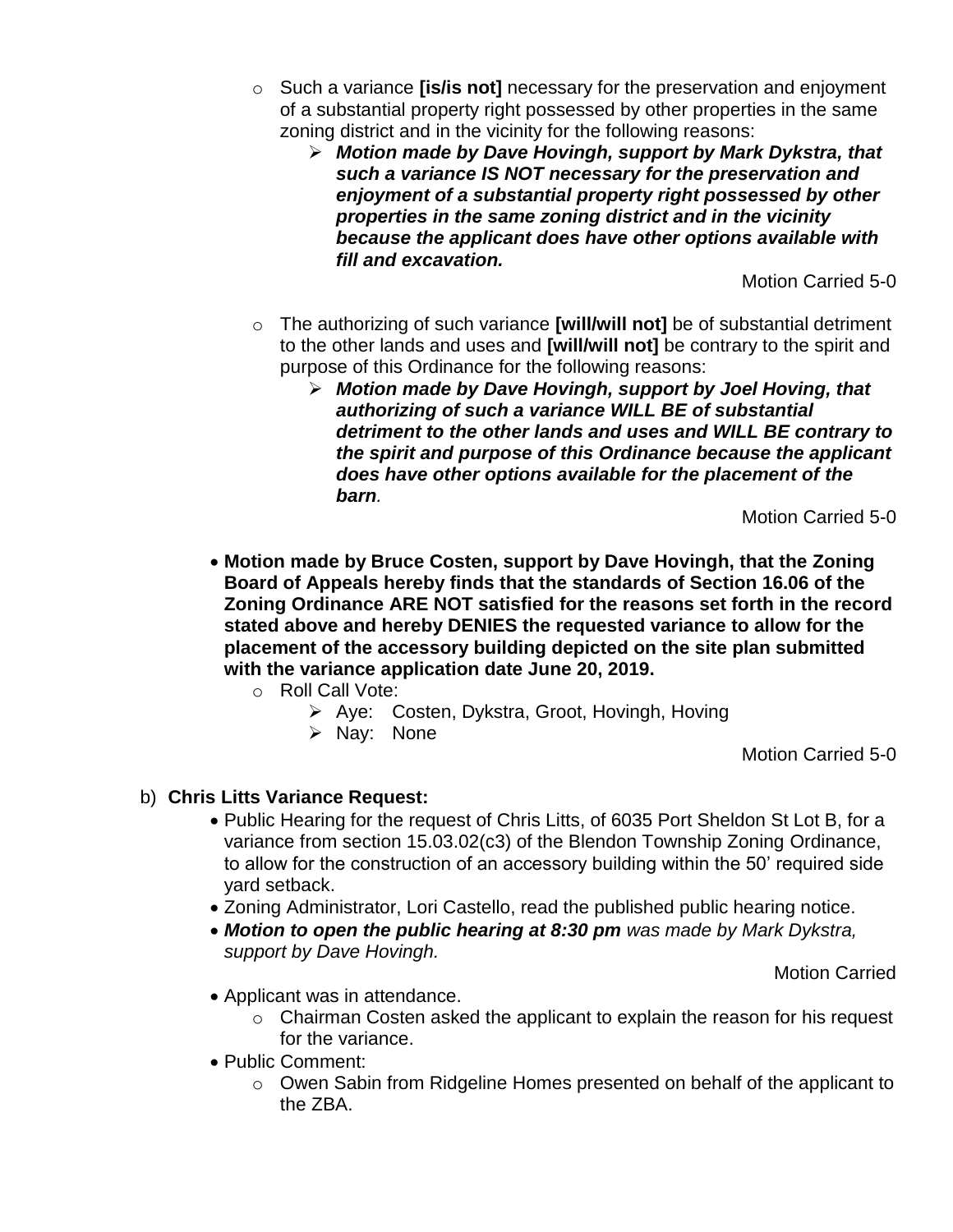- o Letter of support submitted from Bill and Mary Vanden Berg was submitted and read.
- *Motion to close the public hearing at 8:43 pm was made by Dave Hovingh, support by Mark Dykstra.*

Motion Carried

- Discussion was had by the members of the ZBA.
- Board's motions on each of the standards:
	- $\circ$  The enforcement of the literal requirements of this Ordinance **[would/would not]** involve practical difficulties for the following reasons:
		- ➢ *Motion made by Dave Hovingh, support by Joel Hoving that the enforcement of the literal requirements of this Ordinance WOULD NOT involve practical difficulties because the driveway can be moved further to the west, the building could be turned so the doors face the south and the utilities could be moved.*

Motion Carried 5-0

- o The special conditions or circumstances **[exist/do not exist]** which are peculiar to the land, structures or buildings involved and which **[are/are not]** applicable to other lands, structures or buildings in the same zoning district for the following reasons:
	- ➢ *Motion made by Dave Hovingh, support by Bruce Costen, that special conditions or circumstances DO NOT EXIST which are peculiar to the land, structures or buildings involved and which ARE applicable to other lands, structures or buildings in the same zoning district since the building could be moved to meet the ordinance requirements.*

Motion Carried 5-0

- o Such a variance **[is/is not]** necessary for the preservation and enjoyment of a substantial property right possessed by other properties in the same zoning district and in the vicinity for the following reasons:
	- ➢ *Motion made by Joel Hoving, support by Dave Hovingh, that such a variance IS NOT necessary for the preservation and enjoyment of a substantial property right possessed by other properties in the same zoning district and in the vicinity because the ordinance can prevail with adjustments.*

Motion Carried 5-0

- o The authorizing of such variance **[will/will not]** be of substantial detriment to the other lands and uses and **[will/will not]** be contrary to the spirit and purpose of this Ordinance for the following reasons:
	- ➢ *Motion made by Dave Hovingh, support by Joel Hoving, that authorizing of such a variance WILL BE of substantial detriment to the other lands and uses and WILL BE contrary to the spirit and purpose of this Ordinance so the ordinance will prevail because other options exist.*

Motion Carried 5-0